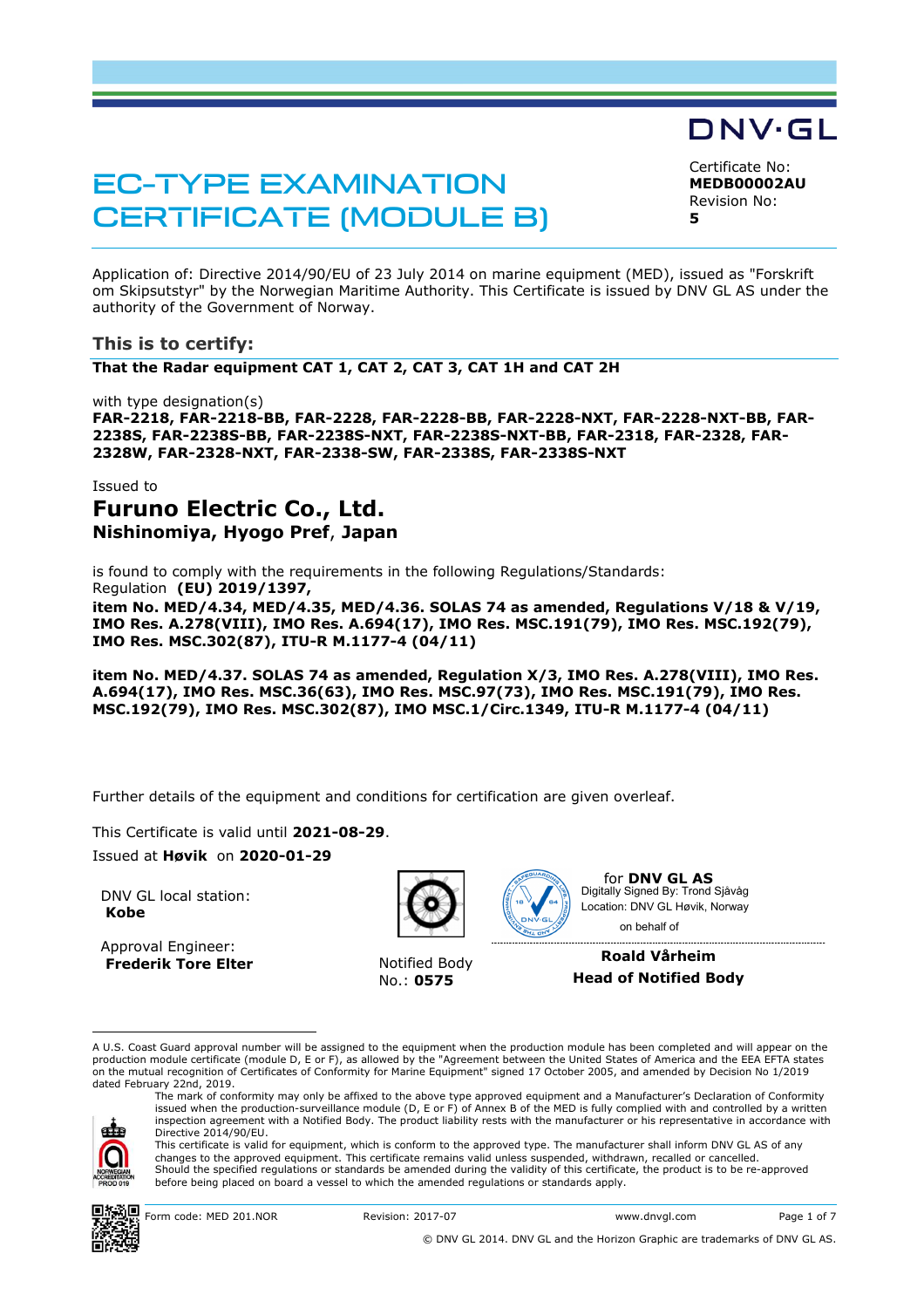#### **Product description**

The Radars FAR-2218, FAR-2218-BB, FAR-2228, FAR-2228-BB, FAR-2228-NXT, FAR-2228-NXT-BB, FAR-2238S, FAR-2238S-BB, FAR-2238S-NXT, FAR-2238S-NXT-BB and FAR-2318, FAR-2328, FAR-2328W, FAR-2328-NXT, FAR-2338-SW, FAR-2338S, FAR-2338S-NXT consist of the following units:

| Unit                            | <b>Location</b> |
|---------------------------------|-----------------|
| Processor unit                  | Protected       |
| Monitor (display) unit          | Protected       |
| Control unit (operation panel)  | Protected       |
| Data interface                  | Protected       |
| Transceiver unit (Up-mast)      | Exposed         |
| or Transceiver unit (down-mast) | Protected       |
| Antenna unit                    | Exposed         |

For details, see Appendix.

# **Application/Limitation**

- The radar types FAR-23x8(-nn) is found to be in compliance with RADAR for ships and high speed crafts; CAT 1, CAT 2, CAT 3, CAT 1H and CAT 2H (dependent of monitor installed, and antenna rpm).
- The radar types FAR-22x8(-nn) is found to be in compliance with RADAR for ships and high speed crafts; CAT 2, CAT 3 and CAT 2H(dependent of monitor installed and antenna rpm).
- The radar types FAR-2xx8(-nn) CAT 1H/2H: -antenna rotation shall be setup to 42 rpm;
- The FAR-radar supports a DVI-I port and Ethernet port being in compliance with IEC61996-1 for interconnection with the VDR.
- The FAR-radar shall be installed and tested onboard in accordance with the pertinent Installation Manual (ref. appendix)

# **Type Examination documentation**

See Appendix.

#### **Tests carried out**

- $\blacksquare$  IEC 62388(2013)<br> $\blacksquare$  IEC 61162-1(201
- IEC 61162-1(2016)
- $\blacksquare$  IEC 61162-2(1998)
- $\blacksquare$  IEC 61162-450(2011 with Am1(2016))
- IEC 62288(2014)
- IEC 60945(2002) incl. Corr.1(2008)

#### **Marking of product**

The type designation and name and contact address of the manufacturer shall be affixed visibly, legibly and indelibly to the product. In addition the product shall be marked with serial number, safe distance to magnetic compass, power consumption and/or supply voltage.

# **USCG Approval for ARPA/ATA/EPA (CAT 1/CAT 2/CAT 3/CAT 1H/CAT 2H)**

The product has been assigned a **U.S. Coast Guard Module B number**, USCG approvals 165.115/EC0575, 165.116/EC0575, 165.117/EC0575, 165.216/EC0575 and 165.217/EC0575 as applicable, to note type approval to Module B only as it pertains to obtaining US Coast Guard approval as allowed by the "Agreement between the United States of America and the EEA/EFTA states on the mutual recognition of certificates of conformity for marine equipment" signed 17 October 2005 and amended 22 february 2019.

The RADAR transceiver is not covered by the agreement and must have separate U.S. certification for installation on U.S. flagged vessels.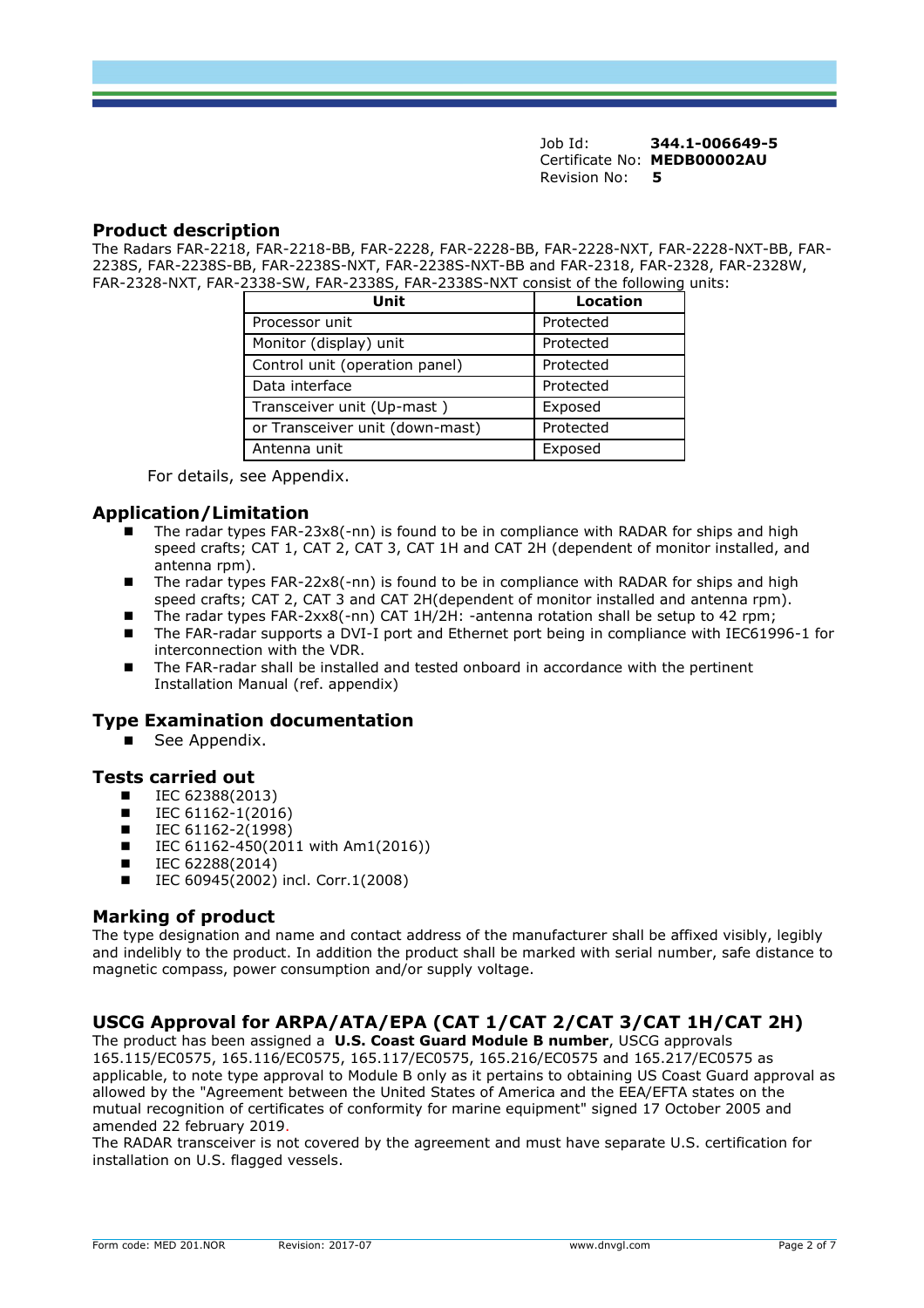# **APPENDIX**

#### **Product description**

The CAT 1/1H radars FAR-2318, FAR-2328, FAR-2328W, FAR-2328-NXT, FAR-2338-SW, FAR-2338S, FAR-2338S-NXT and the CAT 2/3/2H radars FAR-2218, FAR-2218-BB, FAR-2228, FAR-2228-BB, FAR-2228-NXT, FAR-2228-NXT-BB, FAR-2238S, FAR-2238S-BB, FAR-2238S-NXT, FAR-2238S-NXT-BB comprise combinations of the following components:

| Unit                  | <b>Model Name</b><br><b>Components</b>             |                                  | <b>Remark</b>                                |  |  |
|-----------------------|----------------------------------------------------|----------------------------------|----------------------------------------------|--|--|
| Processor Unit        | <b>RPU-025</b>                                     |                                  |                                              |  |  |
| Data Interfaces       | 03P9648                                            | I/O board                        | IEC61162-2/                                  |  |  |
| (embedded)            | 03P9652                                            |                                  | IEC61162-1                                   |  |  |
|                       | Ethernet 100 Base-T                                | 2 ports                          | IEC61162-450                                 |  |  |
|                       | VDR-connection                                     | DVI-I or Ethernet                | LAN2 port                                    |  |  |
|                       | HMC-200CE-A                                        | LAN signal converter             | option                                       |  |  |
| <b>Monitor Unit</b>   | MU-231 or                                          |                                  | x=variable letter/number                     |  |  |
| for CAT 1/2/3/1H/2H   | MU-270W or                                         |                                  | according to                                 |  |  |
|                       | HD26T21 MMD-MAx-FAGA <sup>2)</sup> or              |                                  | manufacturer's type<br>number identification |  |  |
|                       | HD26T22 FUD-MAx-FxGx <sup>2)</sup> or              |                                  |                                              |  |  |
|                       | HD27T22 FUD-MAx-FxGx <sup>2)</sup> or              |                                  |                                              |  |  |
|                       | HD32T22 FUD-MAx-AxGx <sup>3)</sup> or              | <sup>2)</sup> DVI/VGA connection |                                              |  |  |
|                       | HD55T22 FUD-xAx-xOxx <sup>2)</sup> or              |                                  | <sup>3)</sup> DVI connection                 |  |  |
|                       | JH 23T14 FUD-MA1-AxxA <sup>2)</sup> or             |                                  |                                              |  |  |
|                       | WA460-01-MON-01-xxFU2) or                          |                                  |                                              |  |  |
|                       | WA270-01-MON-01-xxFU2)                             |                                  |                                              |  |  |
| Optional monitor unit | MU-190 or                                          |                                  |                                              |  |  |
| for CAT $2/3/2H$      | HD24T22 FUD-MAx-FxGx <sup>2)</sup> or              |                                  |                                              |  |  |
|                       | HD24T21 MMD-MAx-Axxx <sup>2)</sup> or              |                                  |                                              |  |  |
|                       | HD19T22 FUD-MAx-FxGx <sup>2)</sup> or              |                                  |                                              |  |  |
|                       | JH 19T14 FUD-xA1-xxxA <sup>3)</sup> or             |                                  |                                              |  |  |
|                       | JH 20T17 FUD-xA1-AOAA3)                            |                                  |                                              |  |  |
| Optional monitor unit | MU-152 <sup>2</sup> or                             |                                  |                                              |  |  |
| for CAT 3             | HD15T22 FUD-MAx-FxGx <sup>2)</sup> or              |                                  |                                              |  |  |
|                       | JH 15T17 FUD-xA1-xxxx <sup>2)</sup>                |                                  |                                              |  |  |
| Radar control units   | RCU-014 or RCU-015 and RCU-0164)<br>$4$ ) optional |                                  |                                              |  |  |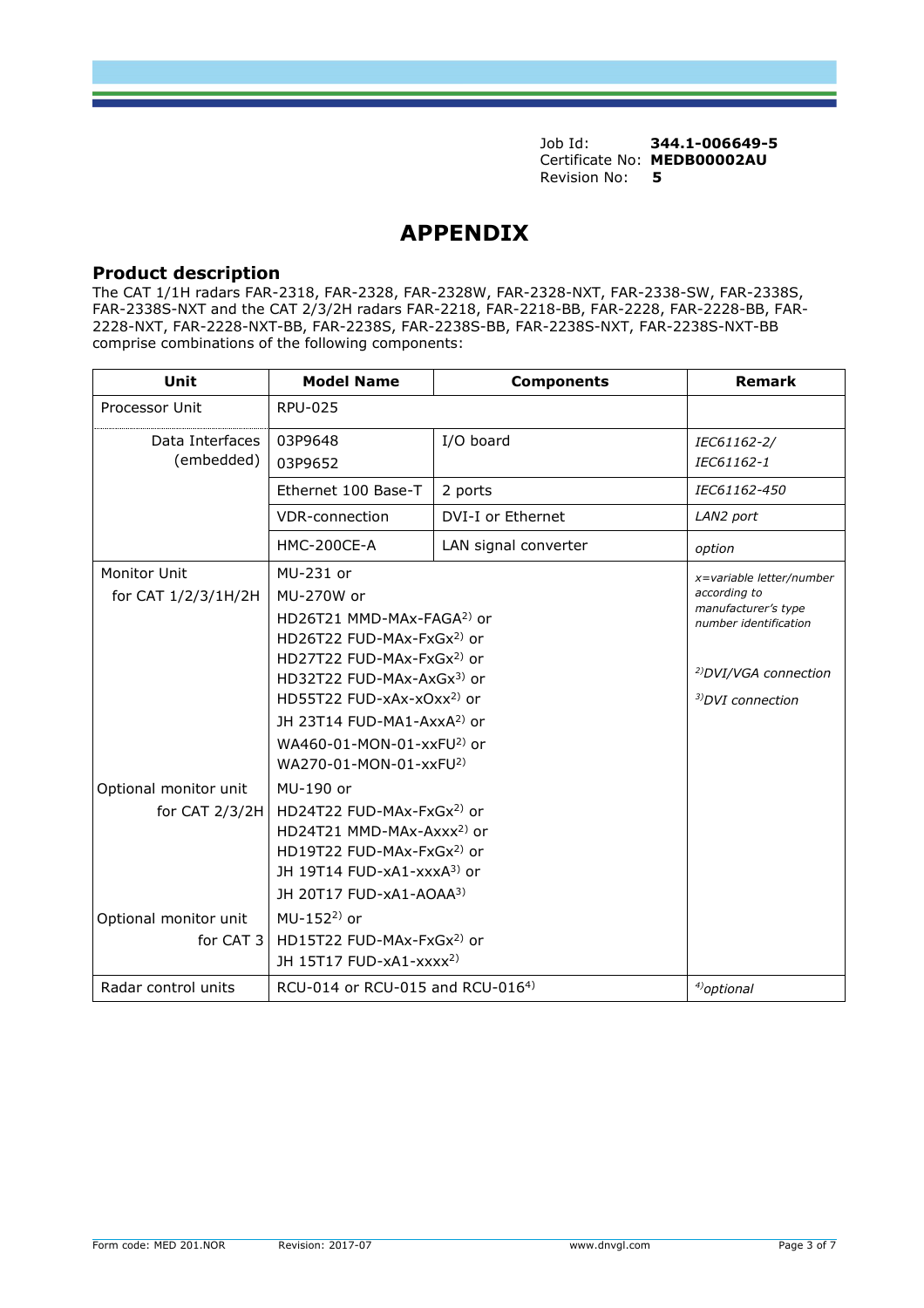Job Id: **344.1-006649-5** Certificate No: **MEDB00002AU**<br>Revision No: 5 Revision No:

| Unit                 | <b>Model Name</b>                               | <b>Components</b> |                                                    | <b>Remark</b>                                        |
|----------------------|-------------------------------------------------|-------------------|----------------------------------------------------|------------------------------------------------------|
|                      |                                                 | Transceiver       | Antenna unit                                       |                                                      |
| X-band transceiver   | FAR-2318<br>FAR-2218(-BB)*                      | <b>RTR-105</b>    | XN12CF-RSB-128<br>XN20CF-RSB-128<br>XN24CF-RSB-128 | 4 ft<br>$6.5 \text{ ft}$<br>$*CAT$<br>2/3/2H<br>8 ft |
|                      | FAR-2328<br>FAR-2228(-BB)*                      | <b>RTR-106</b>    | XN12CF-RSB-128<br>XN20CF-RSB-128<br>XN24CF-RSB-128 |                                                      |
|                      | FAR-2328W                                       | <b>RTR-108</b>    | XN20CF-RSB-130<br>XN24CF-RSB-130                   |                                                      |
|                      | <b>FAR-2328-NXT</b><br>FAR-2228-NXT(-<br>BB)*   | RTR-123           | XN12CF-RSB128<br>XN20CF-RSB128<br>XN24CF-RSB128    | Solid State<br>*CAT 2/3/2H                           |
| S-band transceiver   | FAR-2338S<br>FAR-2238S(-BB)*                    | RTR-107           | SN36CF-RSB-129                                     | $12.5 \text{ ft}$<br>*CAT 2/3/2H                     |
|                      | <b>FAR-2338SW</b>                               | <b>RTR-109</b>    | SN36CF-RSB-131                                     |                                                      |
|                      | <b>FAR-2338S-NXT</b><br>FAR-2238S-NXT(-<br>BB)* | <b>RTR-111</b>    | SN36CF-RSB-133                                     | Solid State<br>*CAT 2/3/2H                           |
| Performance monitors | <b>PM-32A</b>                                   | X-band            |                                                    |                                                      |
|                      | PM-32B5)                                        | X-band            |                                                    | <sup>5)</sup> Solid State                            |
|                      | <b>PM-52A</b>                                   | S-band            |                                                    |                                                      |
|                      | PM-52B5)                                        | S-band            |                                                    |                                                      |
| LAN switching HUB    | <b>HUB-100</b>                                  |                   |                                                    | Option                                               |
| LAN intelligent HUB  | HUB-3000                                        |                   |                                                    | Option                                               |
| Junction Box         | RJB-001                                         |                   |                                                    | Option                                               |
| Software             | 0359377-xx.xx                                   | RPU-025 (main)    |                                                    |                                                      |
|                      | 0359380-xx.xx                                   | RPU-025 (sub)     |                                                    |                                                      |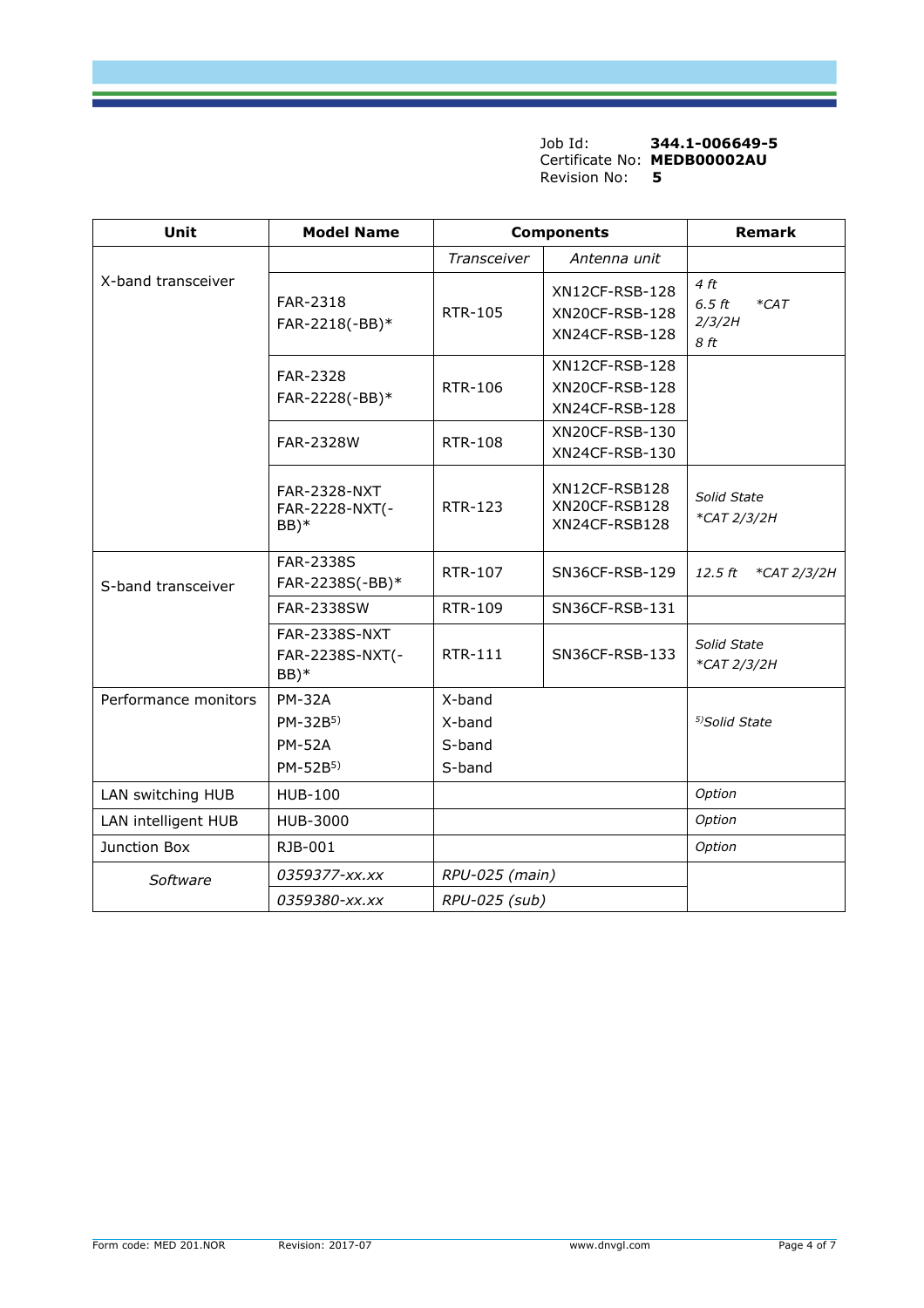# **Type Examination documentation**

| <b>DNV</b>      |                            |                |                                                                                                      |
|-----------------|----------------------------|----------------|------------------------------------------------------------------------------------------------------|
| GL              | <b>Document No.</b>        | Rev.           | <b>Document Title</b>                                                                                |
| No.             |                            |                |                                                                                                      |
| $\mathbf{1}$    | FLI 12-10-039              |                | IEC62288 & IEC62388 test report for MU-190 and MU-231                                                |
| $\overline{2}$  | BSH 6522/1114-             |                | FAR-2xx7 radar Series: IEC61162 conformance test                                                     |
|                 | 8/2004                     |                |                                                                                                      |
| $\overline{3}$  | BSH/4543/434257            |                | Marine Radar FAR-2xx7: IEC62388(2013)                                                                |
|                 | $7/13-1$                   |                |                                                                                                      |
| $\overline{5}$  | LIC 12-16-012              |                | IEC62288 ed.2.0: Monitor unit MU-270W                                                                |
| 8               | OSE-36520-C10              |                | Operator's Guide FAR-2xx8 series                                                                     |
| 9               | QINETIQ/MS/MAR/            |                | Unwanted emission measurements of RTR-105/106/107/111                                                |
|                 | CR1303326/V1.2             |                | XN-12CF, XN-24CF, SN36CF                                                                             |
| 10              | K03-17-2567                |                | Result of TT and Association scenario test: FAR-2xx8                                                 |
| 11              | K03-17-2549                |                | DNVGL type test report marine Radar FAR-2xx8                                                         |
| 12              | K03-17-1899                | 1              | Performance in sea and rain clutter: FAR-3xx0                                                        |
| 13              | K03-17-1894                | $\mathbf{1}$   | Performance in sea clutter: FAR-3xx0                                                                 |
| 14              | K03-17-1888                | $\mathbf{1}$   | Performance in sea and rain clutter : FAR-3210 with XN-20CF                                          |
| 15              | K03-17-1869                |                | Radar antenna radiation pattern data: FAR-3xxx series                                                |
| 16              | K03-17-1815                |                | DNV type approval report Marine Radar: FAR-3xx0                                                      |
| 17              | K03-17-1814                |                | Result of TT and Association scenario test marine Radar: FAR-                                        |
|                 |                            |                | 3xx0                                                                                                 |
| 18              | K03-17-1759                |                | Wind tunnel test report: Radiator/scanner SN36CF/RSB-129                                             |
| 19              | K03-17-1758                |                | Wind tunnel test report: Radiator & scanner                                                          |
|                 |                            |                | XN12CF/XN20CF/XN24CF and RSB-128                                                                     |
| 20              | K03-17-1538                |                | DNV type approval testing report for pending items: FCR-2xx9                                         |
|                 |                            |                | series                                                                                               |
| 21              | RET-17-009                 |                | The answer of DNVGL comment about FAR-2xx8 type approval                                             |
| 23              | Applica 20128              | $\mathbf 0$    | Performance testing of Radar FAR-3000 series                                                         |
| 26              | LIC 12-17-018              |                | EMC IEC60945: FAR-2xx8                                                                               |
| 27              | LIC 12-17-019              |                | Temp. & vibration IEC60945: FAR-2xx8                                                                 |
| 28              | LIC 12-17-020              |                | IEC60945 others: FAR-2xx8                                                                            |
| 29              | LIC 12-17-021              |                | CSD IEC60945: FAR-2xx8                                                                               |
| 30<br>31        | LIC 12-17-022              |                | IEC61162-1/2 report: FAR-2xx8                                                                        |
|                 | LIC 12-17-023              |                | IEC61162-450 report: FAR-2xx8                                                                        |
| 34              | OME-36520-D10              |                | Operator's manual: FAR-2xx8 series                                                                   |
| 35              | IME-36520-E12              |                | Installation manual: FAR-2xx8 series                                                                 |
| 36<br>37        | K03-17-2549                | 1.04           | DNVGL type approval testing report                                                                   |
|                 | DOC102116-2<br>DOC102116-3 |                | IEC62288: JH 20T17 MMD-AA1-AABA-HW06                                                                 |
| 38              |                            |                | IEC62288: JH 19T14 MMD-MA1-SABA-HW09                                                                 |
| 39<br>41        | DOC102116-4<br>2011-3494   | 1              | IEC62288: JH 15T17 MMD-AA1-AABR-HW09                                                                 |
| 42              | 2008-3324                  |                | IEC60945 test report: JH 15T17 MMD-AA1-AABA                                                          |
| 43              | 2009-3442                  |                | IEC60945 technical report: JH 15T17 MMD-DA1-AOAA<br>IEC60945 technical report: JH 19T14 MMC-AA1-AABR |
| 44              | 2008-3528                  |                | IEC60945 technical report: JH 19T14 MMD-AA1-AOAA                                                     |
| 45              | 2013-3038                  |                | IEC60945 technical report: JH 19T14 MMD-MA1-AAAA                                                     |
| 46              | 2008-3511                  |                | IEC60945 technical report: JH 20T17 MMD-AA1-AABA                                                     |
| 48              | doc102352-3                |                | IEC62288: Conformance test report HD 26T22 MMD-MA1-FAGA-                                             |
|                 |                            |                | ES                                                                                                   |
| 49              | doc205958-1                | $\overline{2}$ | Minimum brightness test of GDCX Rev 5                                                                |
| 50              | doc205969-1                | $\mathbf{1}$   | IEC62288 Flicker test report HD26T22 MMD                                                             |
| 53              | Applica 21008              | 0              | HD 24T21 MMD: EMC and environmental testing                                                          |
| 54              | Applica 21009              | 0              | HD 26T22 MMD: EMC and environmental testing                                                          |
| $\overline{56}$ | doc102352-2                | $\overline{2}$ | IEC62288: Conformance test report 24T22 MMD                                                          |
| 57              | doc205958-1                |                | minimum brightness test of GDCX rev 5                                                                |
|                 |                            |                |                                                                                                      |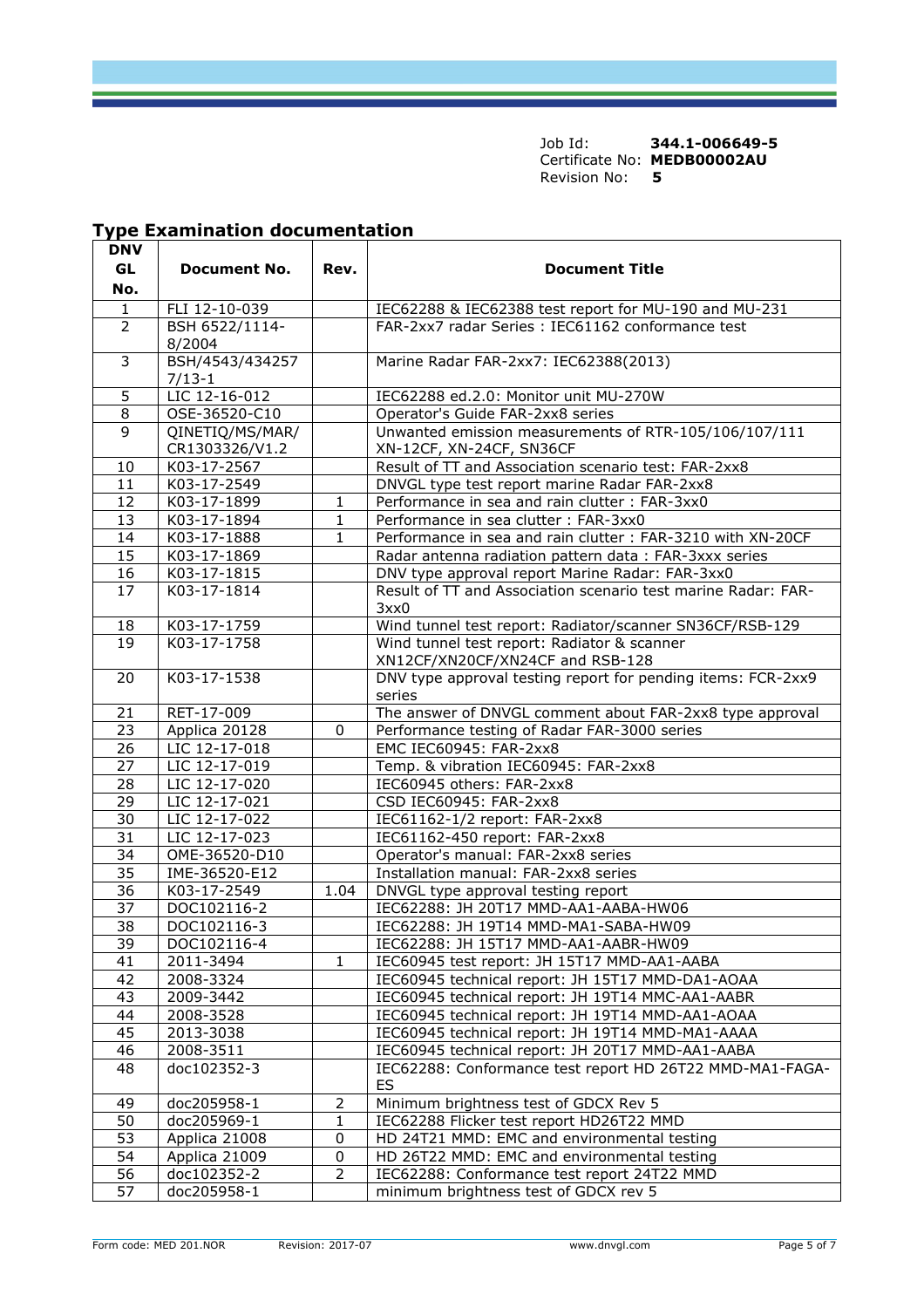Job Id: **344.1-006649-5** Certificate No: **MEDB00002AU**<br>Revision No: 5 Revision No:

| <b>DNV</b>      |                                     |                |                                                                           |
|-----------------|-------------------------------------|----------------|---------------------------------------------------------------------------|
| GL              | <b>Document No.</b>                 | Rev.           | <b>Document Title</b>                                                     |
| No.             |                                     |                |                                                                           |
| 58              | doc205967-1                         |                | Flicker test report HD24T22                                               |
| $\overline{59}$ | Applica 20885                       | 0              | EMC and environmental testing of HD 27T22 MEC                             |
| 60              | Applica 20941                       | $\pmb{0}$      | EMC and environmental testing of HD 27T22 MEC                             |
| 62              | doc206155-1                         | $\overline{1}$ | HD 27T22 MMD-MA1-FAGA-ES: IEC62288 and colour calibration                 |
| 63              | doc206156-1                         | $\mathbf{1}$   | HD 27T22 MMD - IEC62288 FLICKER TEST                                      |
| 64              | doc205970-1                         |                | IEC62288 flicker test HD32T22                                             |
| 65              | doc205992-1                         |                | IEC62288 conformance test report HD32T22                                  |
| 67              | Nemko E16240.01                     |                | HD55T22 Vibration test                                                    |
| 68              | applica 20869                       | 1              | HD55T22 EMC and environmental testing                                     |
| 69              | applica 21007                       | 0              | HD55T22 EMC and environmental testing (2)                                 |
| 70              | doc205971-1                         |                | IEC62288: HD55T22 flicker test                                            |
| 71              | doc205984-1                         |                | IEC62288: HD55T22 conformance test                                        |
| 73              | TAA00000S1                          |                | DNVGL TA-certificate Wave series monitors                                 |
| $\overline{75}$ | DOC100829-6                         |                | JH23T14-MMD-MA1-OBA Flicker test                                          |
| $\overline{76}$ | DOC101909-1R3                       |                | Keypad P004511-1 minimum brightness test                                  |
| 77              | DOC102116-1                         | 1              | JH23T14 MMD-MA1-AABA IEC62288 Conformance test report                     |
| 79              | DNV 2010-3124                       | $\overline{2}$ | JH23T14 MMD-MA1 -EMC and environmental testing                            |
| 80              | 170703002T                          |                | HD19T22 MMD-MA1 -EMC-FHGA-ES-1: EMC & environmetal                        |
|                 |                                     |                | testing                                                                   |
| 81              | 170421001T                          |                | HD19T22 MMD-MA1 -EMC-FAGP-ES: EMC & environmetal                          |
|                 |                                     |                | testing                                                                   |
| 82              | Applica 21089                       | 0              | HD19T22 MMD-MA1 -EMC-FAGP-ES: EMC testing                                 |
| 83              | Applica 21122                       | $\pmb{0}$      | HD19T22 MMD-MA1-FOGA-ES: EMC radiated emission                            |
| 85              | Applica 20588                       | $\overline{0}$ | HD19T21 MMC-M2D-MBAA: EMC & environmental testing                         |
| 86              | Applica 21121                       | $\pmb{0}$      | HD15T22 MMD-MA1-FHGA-ES: EMC & environmental testing                      |
| 87              | Applica 21120                       | $\Omega$       | HD15T22 MMD-MA1-FOGA-ES: Radiated emission & compass<br>safe distance     |
| 88              | Applica 21009                       | $\pmb{0}$      | HD26T22 MMD-MA1-FAGP-ES: EMC & environmental testing                      |
| 89              | DNV 2012-3177                       | 0              | HD15T21 MMD-FA1-FHGA: EMC & environmental testing                         |
| 90              | Applica 20589                       | 0              | HD15T21 MMC-M2N-PCAA: EMC & environmental testing                         |
| 94              | VS-TV-060720-04                     |                | Vibration test: HD 19T22 MMD-MA1-FHGA-ES-1                                |
| 96              | applica 21008                       | $\pmb{0}$      | HD 24T22 MMD IEC60945 testing                                             |
| 98              | LIC 12-17-070                       |                | MU-152 EMC test report                                                    |
| 99              | LIC 12-17-071                       |                | MU-152 IEC60945 test report                                               |
| 100             | LIC 12-17-072                       |                | MU-152 IEC60945 others -test report                                       |
| 101             | LIC 12-17-073                       |                | MU-152 IEC62288 -test report                                              |
| 102             | LIC 12-17-074                       |                | MU-152 IEC62288 -CSD report                                               |
| 104             | applica 3253                        |                | JH 20T17 MMD-DA1-AAAA Technical report 2010                               |
| 105             | applica 3421                        | 1              | JH 20T17 MMD-DA1-AAAR Technical report 2010                               |
| 107             | LIC 12-19-014                       | 1              | RPU-025. EMC test report                                                  |
| 108             | LIC 12-19-015                       | 1              | RPU-025: IEC60945 env. test report                                        |
| 109             | LIC 12-19-016                       | 1              | RPU-025: IEC60945 CSD test report                                         |
| 110             | LIC 12-19-019                       | 1              | RPU-025: IEC60945 other test report                                       |
| $57^{1}$        | DELTA-L102798-<br>475 $n (n=1,2,3)$ |                | Test of Flicker from 15, 19, 20 inch monitors for use as ECDIS<br>monitor |
| $1/5*$          | K03-17-2929                         | $\pmb{0}$      | Performance in Sea and Clutter                                            |
| $2/5*$          | APPLICA TR-30215                    |                | Performance testing of X-band NXT antenna and transceiver                 |
| $3/5*$          | LIC 12-20-002                       |                | Test report (ITU-R M.1177) for transceiver type RTR-123                   |
| $4/5*$          | K03-17-2885                         | 1.03           | DNVGL type approval testing report FAR-2xx8-NXT                           |
| $8/5*$          | LIC 12-19-152                       |                | IEC 60945, Furuno Marine Radar Type: FAR-2228-NXT/2228-                   |
|                 |                                     |                | NXT-BB/2328-NXT, FAR-3220-NXT/3220-NXT-BB/3320-NXT -                      |
|                 |                                     |                | dangerous voltage                                                         |